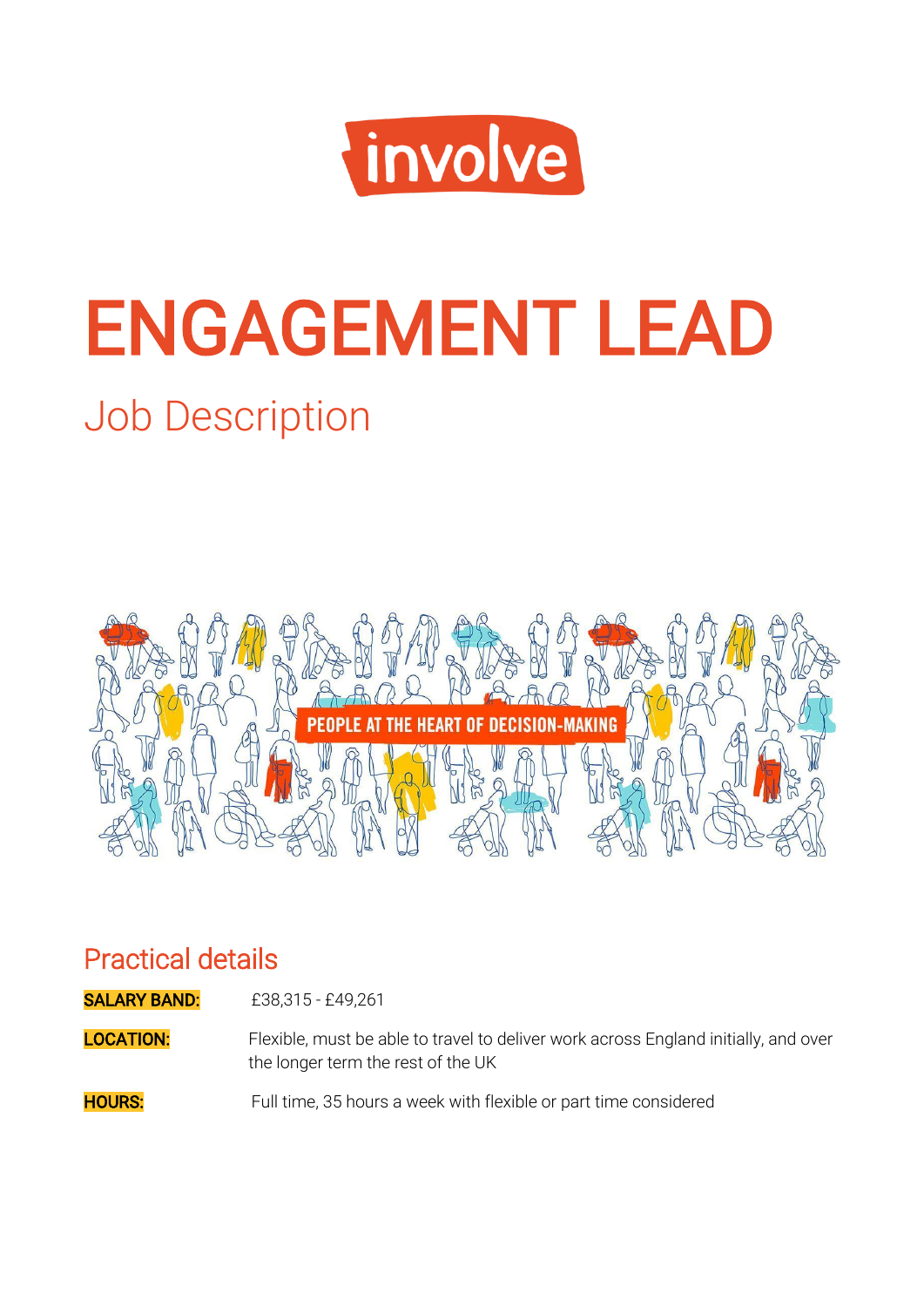

## 01. Who we are

We're the UK's leading public participation charity, and we want to build a more vibrant democracy, with people at the heart of decision-making.

Since 2003, we have been working with governments, parliaments, civil society, academics and the public to create and deliver new forms of public participation that re-vitalise democracy, improve decision-making, and enable people to shape the decisions that affect their lives.

We are realistic about the challenges faced by democracy, but optimistic about how to overcome them. We are committed to ensuring our democracies are vibrant and fit for the future by putting people at the heart of decision-making.

We work across the UK and internationally, with offices in Belfast and London. Many of our staff work from home across the UK or in a hybrid pattern, rather than being based at one of our offices.

# 02. What we do

Our mission is to develop, support and campaign for new ways of involving people in the decisions that affect their lives.

We need to make important choices as a society, but our democracy isn't working as it should. Decision-makers are struggling to get things done. The public are frustrated the system isn't working for them. And everywhere people are feeling divided, distrustful and powerless.

Our work is focused in three areas:

- Making the case demonstrating why participation and deliberation are essential features for a healthy modern democracy, and ensuring that those in positions of power and influence understand and support their use in addressing some of the UK's most intractable issues. [Check out our latest thinking.](https://www.involve.org.uk/resources/blog)
- **Embedding change** building the capacity of public servants and practitioners, and developing the body of evidence, principles and standards that support participatory and deliberative practice. [Check out our resources.](https://www.involve.org.uk/resources)
- Pioneering practice encouraging widespread uptake of participatory and deliberative processes, and promoting continuous learning and innovation to improve democracy and deliver lasting solutions in key policy areas. [Check out our practical projects.](https://www.involve.org.uk/our-work/our-projects)

Find out more about our work: [www.involve.org.uk/our-work/](http://www.involve.org.uk/our-work/)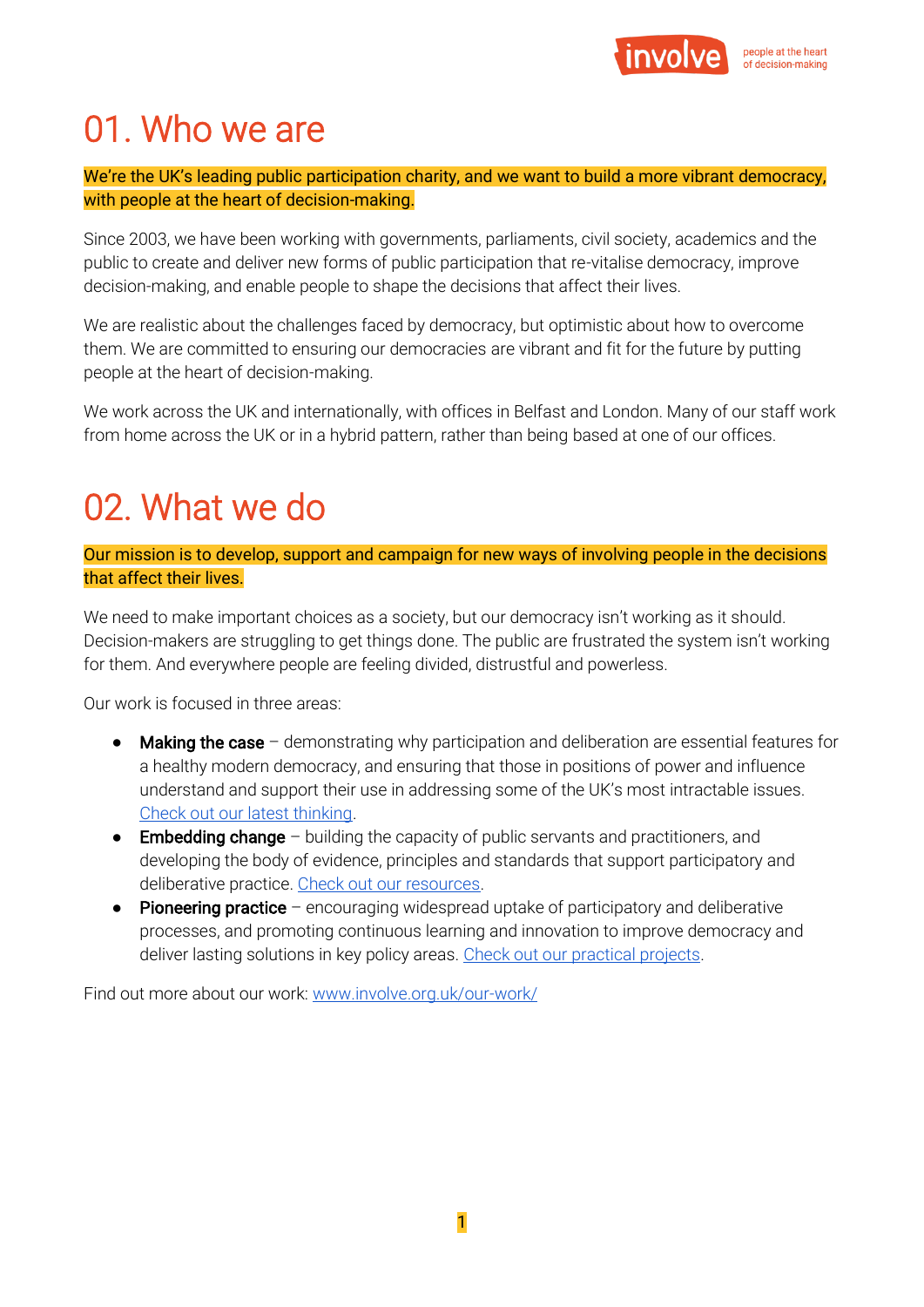

#### Our values

- Collaboration because change comes when broad coalitions of people work towards a common vision;
- Equity because everyone in society has an equal right to be listened to and participate in decisions that affect their lives. No one should be held back by societal divisions or prejudice;
- **Independence** because we are committed to the integrity and impartiality of participatory and deliberative processes;
- Purpose because participation must have an impact. We reject tokenistic or ineffectual engagement;
- Quality because effective participation requires time, attention and commitment.

### 03. About the role

This Engagement Lead role will sit within our Capacity Building and Standards (CB&S) function. The CB&S function aims to build capacity both inside and outside of public institutions to embed the processes, skills, structures and cultures needed for effective public participation in decision-making.

As Engagement Lead you will play a central role in our team – developing and delivering training courses and mentoring programmes for public servants and practitioners; setting up and supporting networks (e.g. peer learning networks, communities of practice); authoring good practice guides; and supporting institutions to embed public participation in their decision-making.

You will be a proven project leader looking to make your next move and develop your leadership skills and profile in this interesting and important area of public participation work. You will enjoy training and supporting others to develop and embed public participation in decision-making, drawing on your own significant practical experience, for example of deliberative and participatory processes. You will have strong relationship management skills, with the ability to build and maintain good relationships with a wide variety of people, including senior stakeholders, project partners, and people in our wider networks. You will need to be able to advocate well for the benefits of public participation in decisionmaking. Ideally, you will be a strategic thinker, able to develop new ideas and fundable projects that will help the CB&S function to deliver its aims.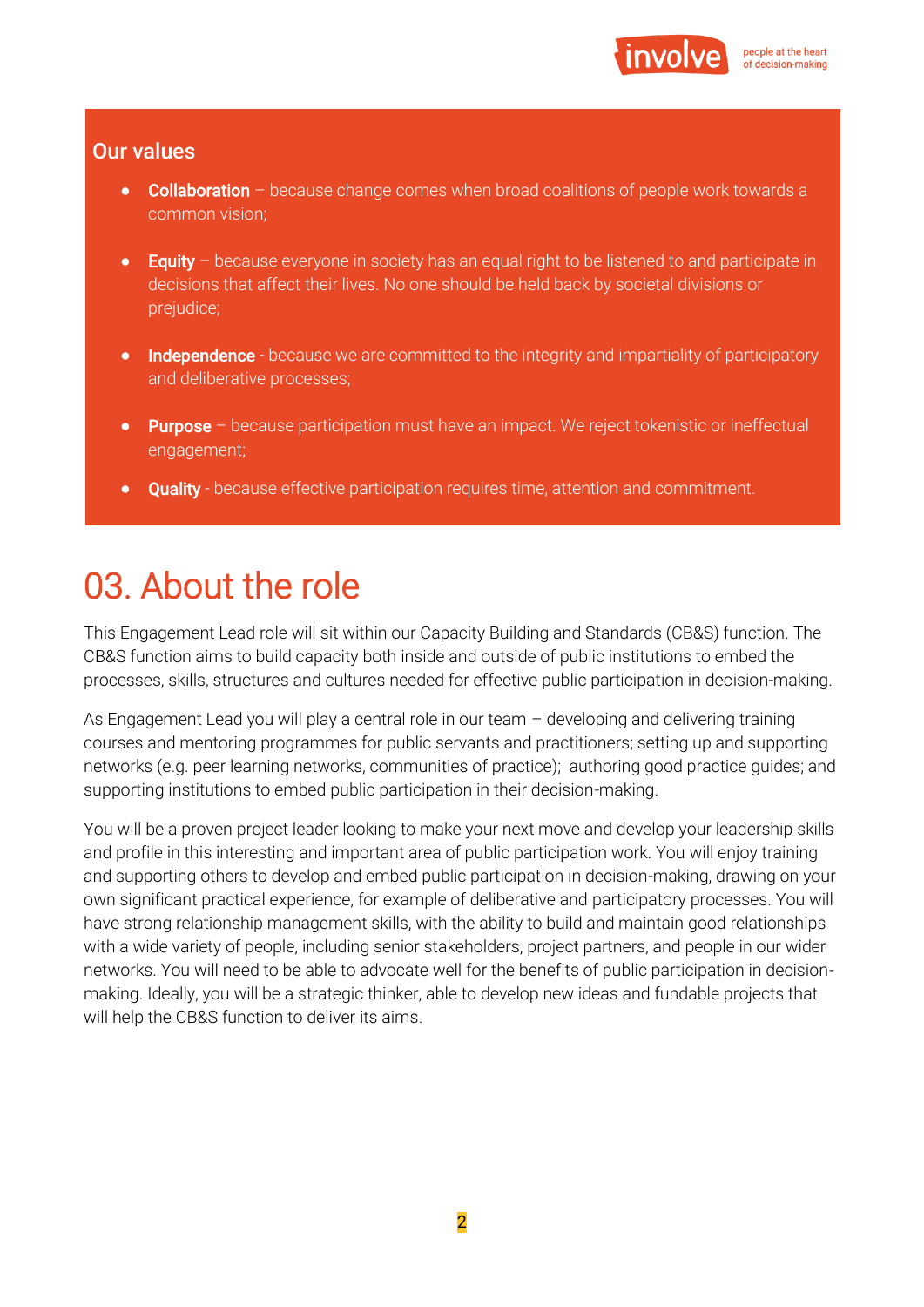

# 04. Key responsibilities

#### 1. Developing and delivering capacity building and standards-setting work (90%)

To help embed the processes, skills, structures and cultures needed for public participation in decision-making by:

- Developing and delivering training courses and mentoring programmes for people inside and outside of public institutions. (These might include skills training in best practice commissioning, designing or delivering deliberative or participatory processes).
- Setting up and supporting networks for people inside and outside of public institutions that focus on sharing and embedding good practice (e.g. peer learning networks).
- Authoring good practice guides and resources, and think pieces.
- Directly supporting institutions to embed public participation in their work, using the best practice approaches that Involve recommends.

To support the above:

- Fundraising, including responding to tenders, developing new ideas, writing funding bids and project budgets, and liaising with funders.
- Supporting the Director of Capacity Building & Standards to manage and develop the work of the function.
- Managing, and leading the management of, projects and programmes, including managing project budgets.
- Line managing other staff and managing the work of freelancers.
- Representing Involve to external audiences, including at a senior level.
- Complying with Involve's internal systems, policies and processes.

#### 2. Contributing to all-team activities (10%)

- Leading significant elements of Involve's organisational development;
- Participating in team meetings, strategy- and away-days.

Other relevant duties may be undertaken as agreed with your line manager.

# 05. Key competencies

#### Essential competencies

Applicants must demonstrate the following competencies:

● An excellent, practical understanding of how to develop and deliver a range of methods for public participation in decision-making, including a good understanding of deliberative and participatory processes, facilitation skills, and experience.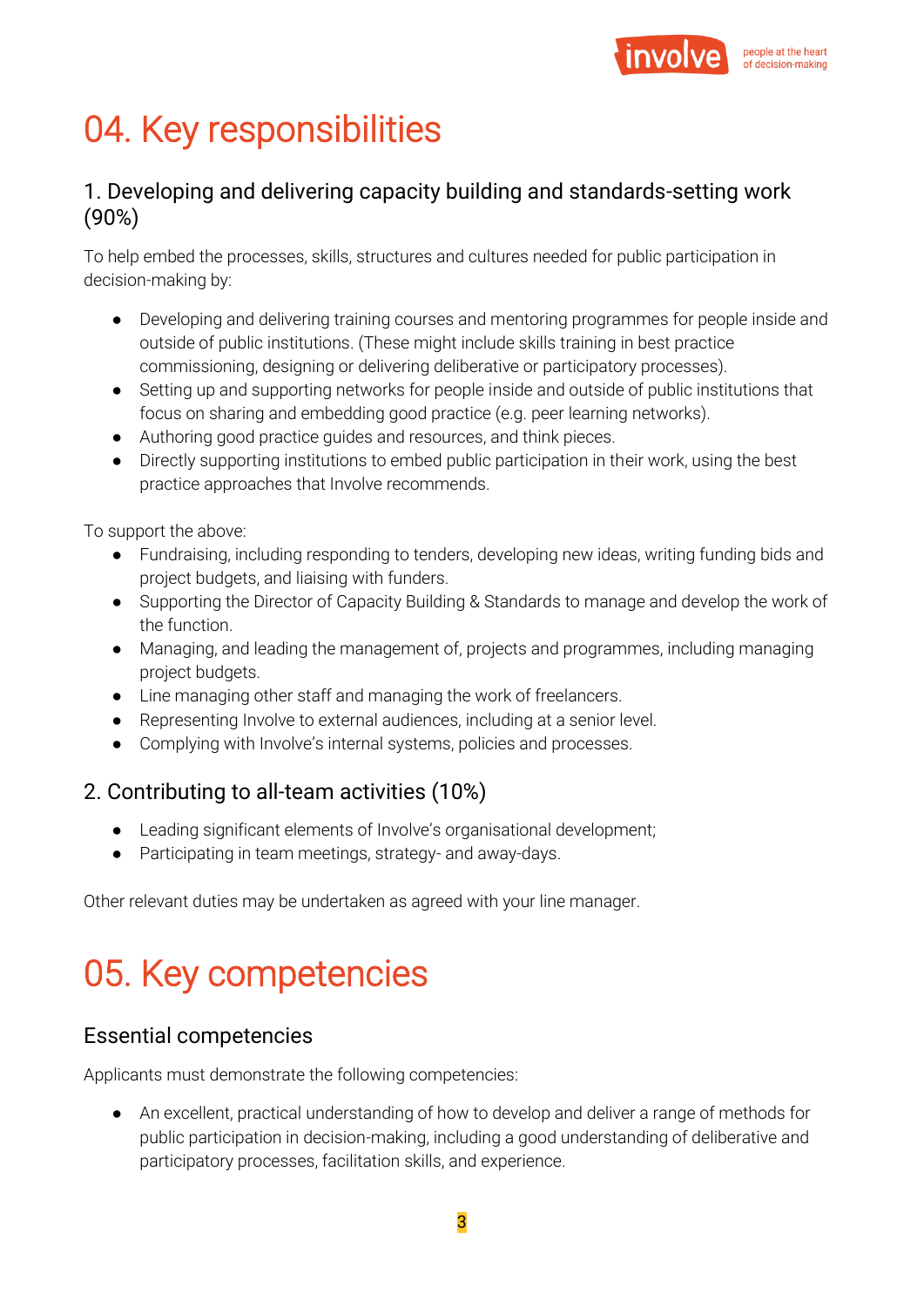

- A good understanding of the institutional factors that contribute to or block the effectiveness of public participation in decision-making and its uptake.
- Excellent project management skills: proven ability to manage and prioritise a diverse workload; deliver key project elements on time, on budget and to a high standard; and provide robust management of project timelines, finances, budgets and reporting.
- Excellent relationship building skills: proven expertise in developing and managing relationships with a range of people at all levels, including senior stakeholders and decisionmakers.
- Excellent written skills: able to write clear and persuasive copy for a range of audiences and purposes;
- Ability to reflect on, and learn from, projects and experiences;
- Committed team player, embodying our values of collaboration, equality, independence, purpose and quality, and passionate about furthering our vision.

#### Desirable competencies

The following competencies are desirable:

- Understanding of theoretical concepts and debates relating to public participation in decisionmaking and its different forms.
- Experience of developing and delivering training.
- Experience of running or participating in a network, particularly one geared towards learning.
- Experience of fundraising: able to identify and secure funding for programmes and projects that advance Involve's vision, mission and strategy.
- Experience of change management within organisations, including navigating tricky relationships.
- Experience of working with local authorities or other locally based work.
- An interest in climate change issues, including both mitigation and adaptation.
- An interest in issues of equity, power and privilege.
- People management skills: able to support staff to be their best, and lead effective teams.
- Strategic thinking skills:, able to understand wider contexts and strategic objectives and apply these to developing and delivering our thinking and work.

We are genuinely interested in applications from people with all sorts of different backgrounds.

Please don't be put off applying if you don't meet all the criteria.

# 06. Pay, location and benefits

| Job Title:  | Engagement Lead                                                     |
|-------------|---------------------------------------------------------------------|
| Pay band:   | £38,315 - £49,261                                                   |
| Hours:      | Full time, 35 hours per week, with flexible or part time considered |
| Start date: | As soon as possible                                                 |